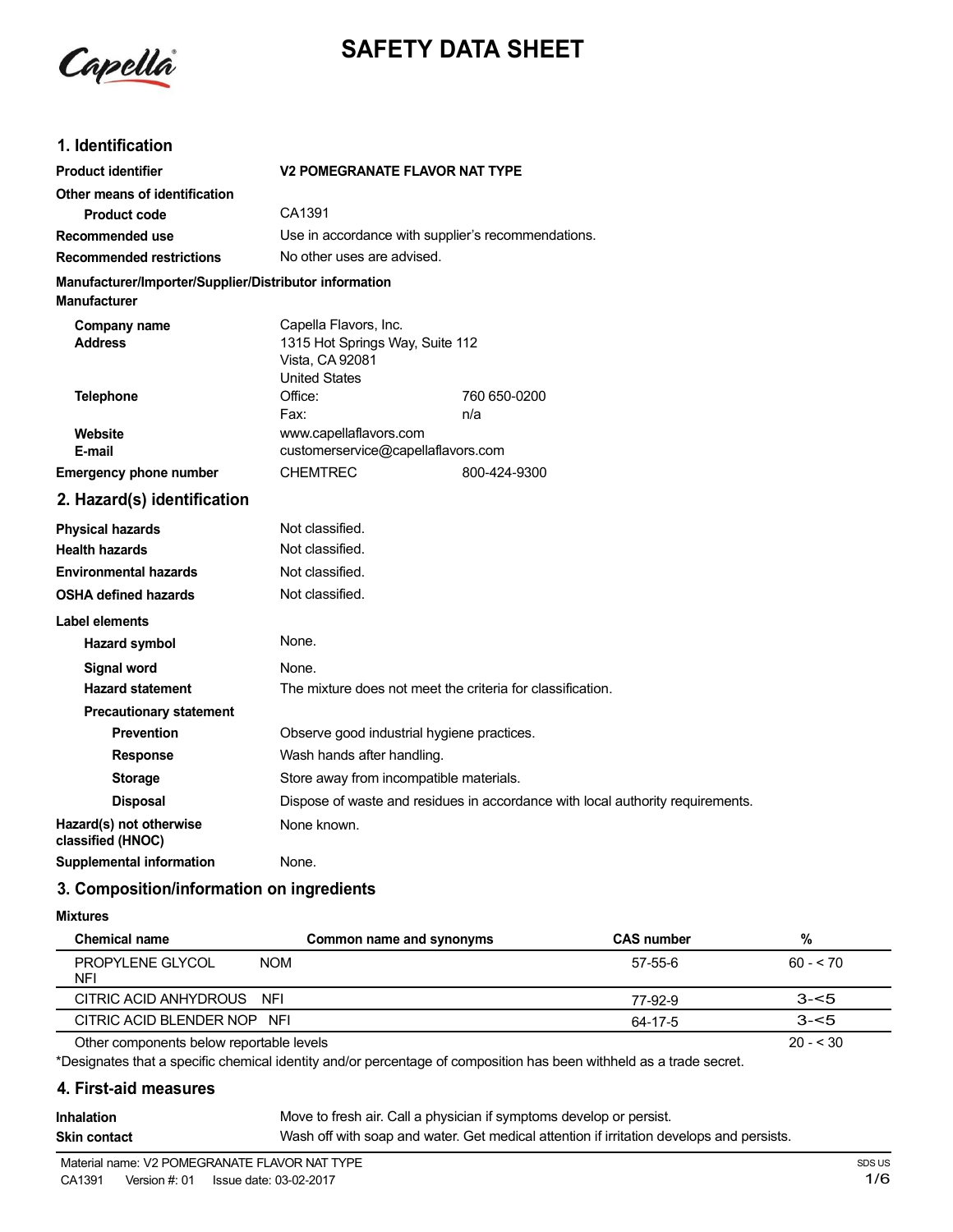| Eye contact                                                                  | Rinse with water. Get medical attention if irritation develops and persists.                                        |
|------------------------------------------------------------------------------|---------------------------------------------------------------------------------------------------------------------|
| Ingestion                                                                    | Rinse mouth. Get medical attention if symptoms occur.                                                               |
| <b>Most important</b><br>symptoms/effects, acute and<br>delayed              | Direct contact with eyes may cause temporary irritation.                                                            |
| Indication of immediate<br>medical attention and special<br>treatment needed | Treat symptomatically.                                                                                              |
| <b>General information</b>                                                   | Ensure that medical personnel are aware of the material(s) involved, and take precautions to<br>protect themselves. |
| 5. Fire-fighting measures                                                    |                                                                                                                     |
| Suitable extinguishing media                                                 | Alcohol resistant foam. Powder. Carbon dioxide (CO2).                                                               |
| Unsuitable extinguishing<br>media                                            | Do not use water jet as an extinguisher, as this will spread the fire.                                              |
| Specific hazards arising from<br>the chemical                                | During fire, gases hazardous to health may be formed.                                                               |
| Special protective equipment<br>and precautions for firefighters             | Self-contained breathing apparatus and full protective clothing must be worn in case of fire.                       |
| <b>Fire fighting</b><br>equipment/instructions                               | Move containers from fire area if you can do so without risk.                                                       |
| <b>Specific methods</b>                                                      | Use standard firefighting procedures and consider the hazards of other involved materials.                          |
| <b>General fire hazards</b>                                                  | No unusual fire or explosion hazards noted.                                                                         |

#### **6. Accidental release measures**

| Personal precautions,<br>protective equipment and<br>emergency procedures | Keep unnecessary personnel away. For personal protection, see section 8 of the SDS.                                                                                                                                                               |
|---------------------------------------------------------------------------|---------------------------------------------------------------------------------------------------------------------------------------------------------------------------------------------------------------------------------------------------|
| Methods and materials for<br>containment and cleaning up                  | Use water spray to reduce vapors or divert vapor cloud drift.                                                                                                                                                                                     |
|                                                                           | Large Spills: Stop the flow of material, if this is without risk. Dike the spilled material, where this is<br>possible. Absorb in vermiculite, dry sand or earth and place into containers. Following product<br>recovery, flush area with water. |
|                                                                           | Small Spills: Wipe up with absorbent material (e.g. cloth, fleece). Clean surface thoroughly to<br>remove residual contamination.                                                                                                                 |
|                                                                           | Never return spills to original containers for re-use. For waste disposal, see section 13 of the SDS.                                                                                                                                             |
| <b>Environmental precautions</b>                                          | Avoid discharge into drains, water courses or onto the ground.                                                                                                                                                                                    |
| 7. Handling and storage                                                   |                                                                                                                                                                                                                                                   |
| Precautions for safe handling                                             | Avoid prolonged exposure. Observe good industrial hygiene practices.                                                                                                                                                                              |

#### **Conditions for safe storage, including any incompatibilities** Store in original tightly closed container. Store away from incompatible materials (see Section 10 of the SDS).

# **8. Exposure controls/personal protection**

#### **Occupational exposure limits**

The following constituents are the only constituents of the product which have a PEL, TLV or other recommended exposure limit. At this time, the other constituents have no known exposure limits. **US. OSHA Table Z-1 Limits for Air Contaminants (29 CFR 1910.1000)**

| US. OSHA Table Z-1 Limits for Air Contaminants (29 CFR 1910.1000)<br><b>Components</b> | <b>Type</b> | Value      |  |
|----------------------------------------------------------------------------------------|-------------|------------|--|
| CITRIC ACID BLENDER<br>NOP NFI (CAS 64-17-5)                                           | <b>PEL</b>  | 1900 mg/m3 |  |
|                                                                                        |             | $1000$ ppm |  |
| US. ACGIH Threshold Limit Values                                                       |             |            |  |
| <b>Components</b>                                                                      | Type        | Value      |  |
| CITRIC ACID BLENDER<br>NOP NFI (CAS 64-17-5)                                           | <b>STEL</b> | $1000$ ppm |  |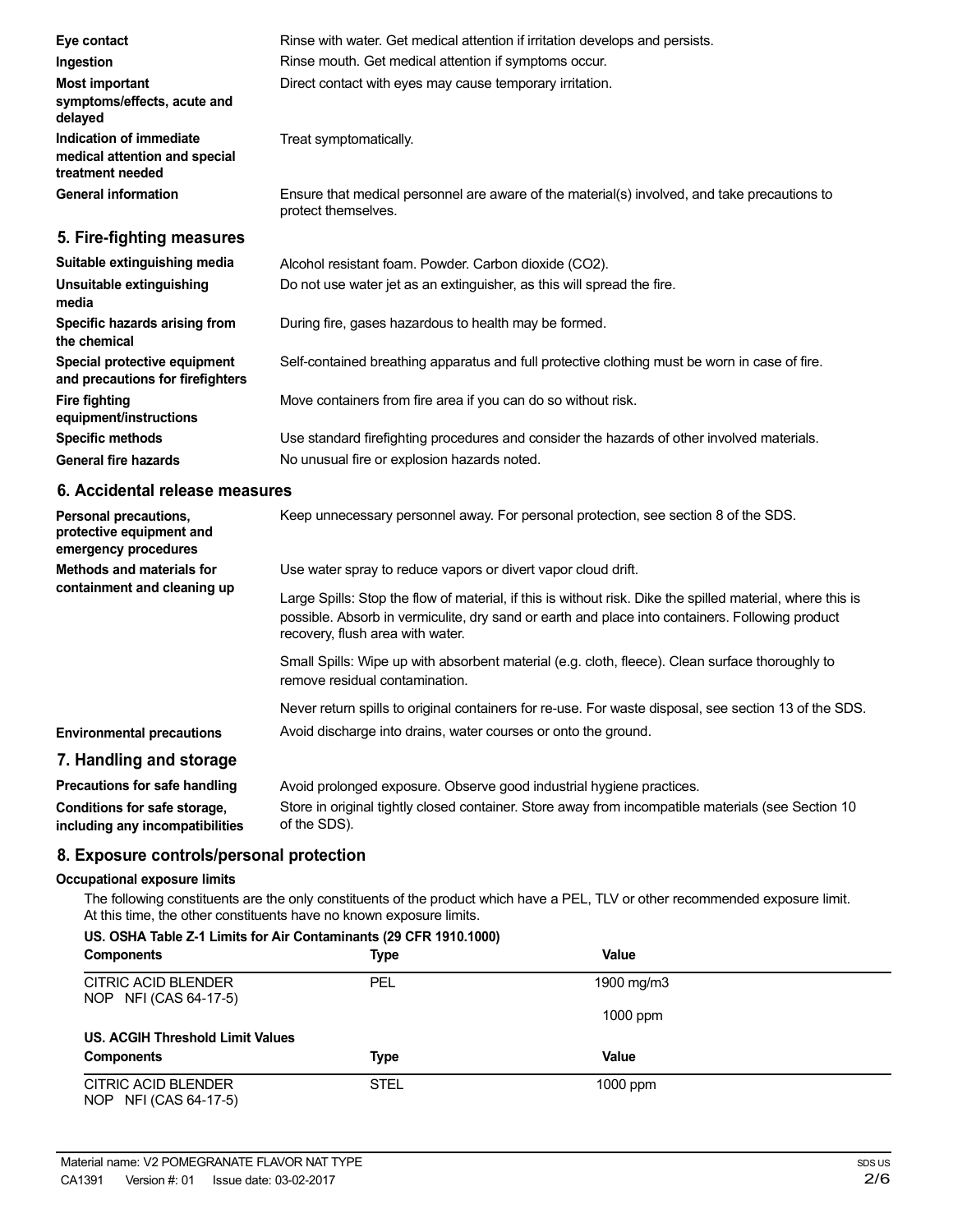| US. NIOSH: Pocket Guide to Chemical Hazards         |                                                                                                                                                                                                                                                                                                                                                                                                        |             |             |  |
|-----------------------------------------------------|--------------------------------------------------------------------------------------------------------------------------------------------------------------------------------------------------------------------------------------------------------------------------------------------------------------------------------------------------------------------------------------------------------|-------------|-------------|--|
| <b>Components</b>                                   | Type                                                                                                                                                                                                                                                                                                                                                                                                   | Value       |             |  |
| <b>CITRIC ACID BLENDER</b><br>NOP NFI (CAS 64-17-5) | <b>TWA</b>                                                                                                                                                                                                                                                                                                                                                                                             | 1900 mg/m3  |             |  |
|                                                     |                                                                                                                                                                                                                                                                                                                                                                                                        | 1000 ppm    |             |  |
|                                                     | US. Workplace Environmental Exposure Level (WEEL) Guides                                                                                                                                                                                                                                                                                                                                               |             |             |  |
| <b>Components</b>                                   | Type                                                                                                                                                                                                                                                                                                                                                                                                   | Value       | <b>Form</b> |  |
| PROPYLENE GLYCOL<br>NOM NFI (CAS 57-55-6)           | <b>TWA</b>                                                                                                                                                                                                                                                                                                                                                                                             | 10 mg/m $3$ | Aerosol.    |  |
| <b>Biological limit values</b>                      | No biological exposure limits noted for the ingredient(s).                                                                                                                                                                                                                                                                                                                                             |             |             |  |
| Appropriate engineering<br>controls                 | Good general ventilation (typically 10 air changes per hour) should be used. Ventilation rates<br>should be matched to conditions. If applicable, use process enclosures, local exhaust ventilation,<br>or other engineering controls to maintain airborne levels below recommended exposure limits. If<br>exposure limits have not been established, maintain airborne levels to an acceptable level. |             |             |  |
|                                                     | Individual protection measures, such as personal protective equipment                                                                                                                                                                                                                                                                                                                                  |             |             |  |
| Eye/face protection                                 | Wear safety glasses with side shields (or goggles).                                                                                                                                                                                                                                                                                                                                                    |             |             |  |
| <b>Skin protection</b>                              |                                                                                                                                                                                                                                                                                                                                                                                                        |             |             |  |
| Hand protection                                     | Wear appropriate chemical resistant gloves.                                                                                                                                                                                                                                                                                                                                                            |             |             |  |
| Other                                               | Wear suitable protective clothing.                                                                                                                                                                                                                                                                                                                                                                     |             |             |  |
| <b>Respiratory protection</b>                       | In case of insufficient ventilation, wear suitable respiratory equipment.                                                                                                                                                                                                                                                                                                                              |             |             |  |
| <b>Thermal hazards</b>                              | Wear appropriate thermal protective clothing, when necessary.                                                                                                                                                                                                                                                                                                                                          |             |             |  |
| General hygiene<br>considerations                   | Always observe good personal hygiene measures, such as washing after handling the material<br>and before eating, drinking, and/or smoking. Routinely wash work clothing and protective<br>equipment to remove contaminants.                                                                                                                                                                            |             |             |  |

# **9. Physical and chemical properties**

| Appearance |  |
|------------|--|

| <b>Physical state</b>                             | Liquid.                                       |  |
|---------------------------------------------------|-----------------------------------------------|--|
| Form                                              | Liquid.                                       |  |
| Color                                             | Not available.                                |  |
| Odor                                              | Not available.                                |  |
| <b>Odor threshold</b>                             | Not available.                                |  |
| рH                                                | Not available.                                |  |
| Melting point/freezing point                      | -74.2 $\degree$ F (-59 $\degree$ C) estimated |  |
| Initial boiling point and boiling<br>range        | 370.76 °F (188.2 °C) estimated                |  |
| <b>Flash point</b>                                | > 200.0 °F (> 93.3 °C) Closed Cup             |  |
| <b>Evaporation rate</b>                           | Not available.                                |  |
| Flammability (solid, gas)                         | Not applicable.                               |  |
| Upper/lower flammability or explosive limits      |                                               |  |
| <b>Flammability limit - lower</b><br>$(\% )$      | Not available.                                |  |
| <b>Flammability limit - upper</b><br>$(\%)$       | Not available.                                |  |
| Explosive limit - lower (%)                       | Not available.                                |  |
| Explosive limit - upper (%)                       | Not available.                                |  |
| Vapor pressure                                    | 0.13 hPa estimated                            |  |
| Vapor density                                     | Not available.                                |  |
| <b>Relative density</b>                           | Not available.                                |  |
| Solubility(ies)                                   |                                               |  |
| Solubility (water)                                | Not available.                                |  |
| <b>Partition coefficient</b><br>(n-octanol/water) | Not available.                                |  |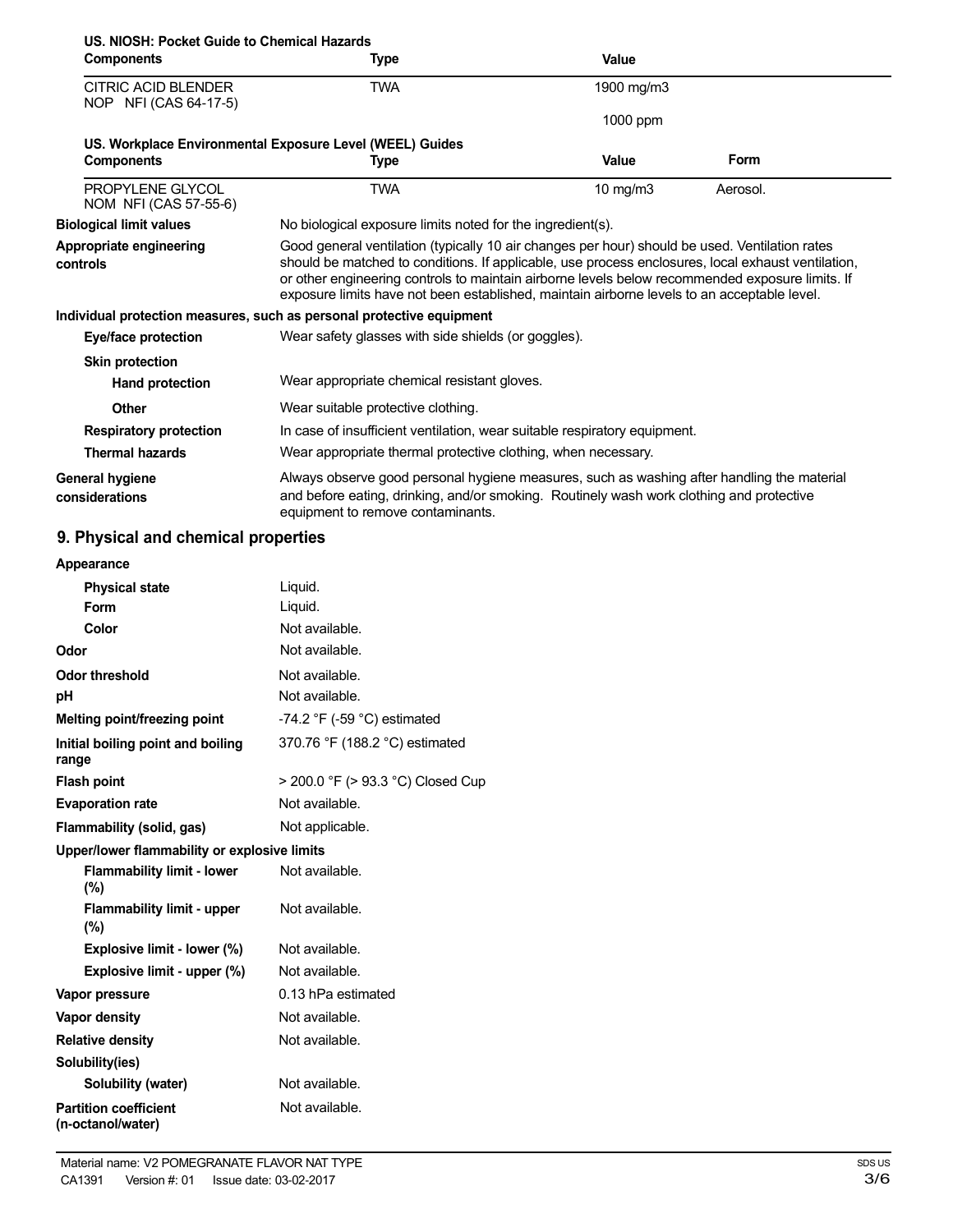| <b>Auto-ignition temperature</b> | 700 °F (371.11 °C) estimated |
|----------------------------------|------------------------------|
| Decomposition temperature        | Not available.               |
| <b>Viscosity</b>                 | Not available.               |
| <b>Other information</b>         |                              |
| <b>Explosive properties</b>      | Not explosive.               |
| <b>Flammability class</b>        | Combustible IIIB estimated   |
| <b>Oxidizing properties</b>      | Not oxidizing.               |
| <b>Refractive index</b>          | 1.3995 - 1.4295              |
| Specific gravity                 | 1.03 - 1.06                  |
|                                  |                              |

# **10. Stability and reactivity**

| <b>Reactivity</b>                            | The product is stable and non-reactive under normal conditions of use, storage and transport. |
|----------------------------------------------|-----------------------------------------------------------------------------------------------|
| <b>Chemical stability</b>                    | Material is stable under normal conditions.                                                   |
| <b>Possibility of hazardous</b><br>reactions | No dangerous reaction known under conditions of normal use.                                   |
| <b>Conditions to avoid</b>                   | Avoid temperatures exceeding the flash point. Contact with incompatible materials.            |
| Incompatible materials                       | Strong oxidizing agents.                                                                      |
| <b>Hazardous decomposition</b><br>products   | No hazardous decomposition products are known.                                                |

# **11. Toxicological information**

# **Information on likely routes of exposure**

| <b>Inhalation</b>                                                                                      | Prolonged inhalation may be harmful.                                                                                          |
|--------------------------------------------------------------------------------------------------------|-------------------------------------------------------------------------------------------------------------------------------|
| <b>Skin contact</b>                                                                                    | No adverse effects due to skin contact are expected.                                                                          |
| Eye contact                                                                                            | Direct contact with eyes may cause temporary irritation.                                                                      |
| Ingestion                                                                                              | Expected to be a low ingestion hazard.                                                                                        |
| Symptoms related to the<br>physical, chemical and<br>toxicological characteristics                     | Direct contact with eyes may cause temporary irritation.                                                                      |
| Information on toxicological effects                                                                   |                                                                                                                               |
| <b>Acute toxicity</b>                                                                                  | Not available.                                                                                                                |
| <b>Skin corrosion/irritation</b>                                                                       | Prolonged skin contact may cause temporary irritation.                                                                        |
| Serious eye damage/eye<br>irritation                                                                   | Direct contact with eyes may cause temporary irritation.                                                                      |
| Respiratory or skin sensitization                                                                      |                                                                                                                               |
| <b>Respiratory sensitization</b>                                                                       | Not a respiratory sensitizer.                                                                                                 |
| <b>Skin sensitization</b>                                                                              | This product is not expected to cause skin sensitization.                                                                     |
| Germ cell mutagenicity                                                                                 | No data available to indicate product or any components present at greater than 0.1% are<br>mutagenic or genotoxic.           |
| Carcinogenicity                                                                                        | Not classifiable as to carcinogenicity to humans.                                                                             |
| IARC Monographs. Overall Evaluation of Carcinogenicity<br>Not listed.<br>Not regulated.<br>Not listed. | OSHA Specifically Regulated Substances (29 CFR 1910.1001-1050)<br>US. National Toxicology Program (NTP) Report on Carcinogens |
| <b>Reproductive toxicity</b>                                                                           | This product is not expected to cause reproductive or developmental effects.                                                  |
| Specific target organ toxicity -<br>single exposure                                                    | Not classified.                                                                                                               |
| Specific target organ toxicity -<br>repeated exposure                                                  | Not classified.                                                                                                               |
| <b>Aspiration hazard</b>                                                                               | Not an aspiration hazard.                                                                                                     |
| <b>Chronic effects</b>                                                                                 | Prolonged inhalation may be harmful.                                                                                          |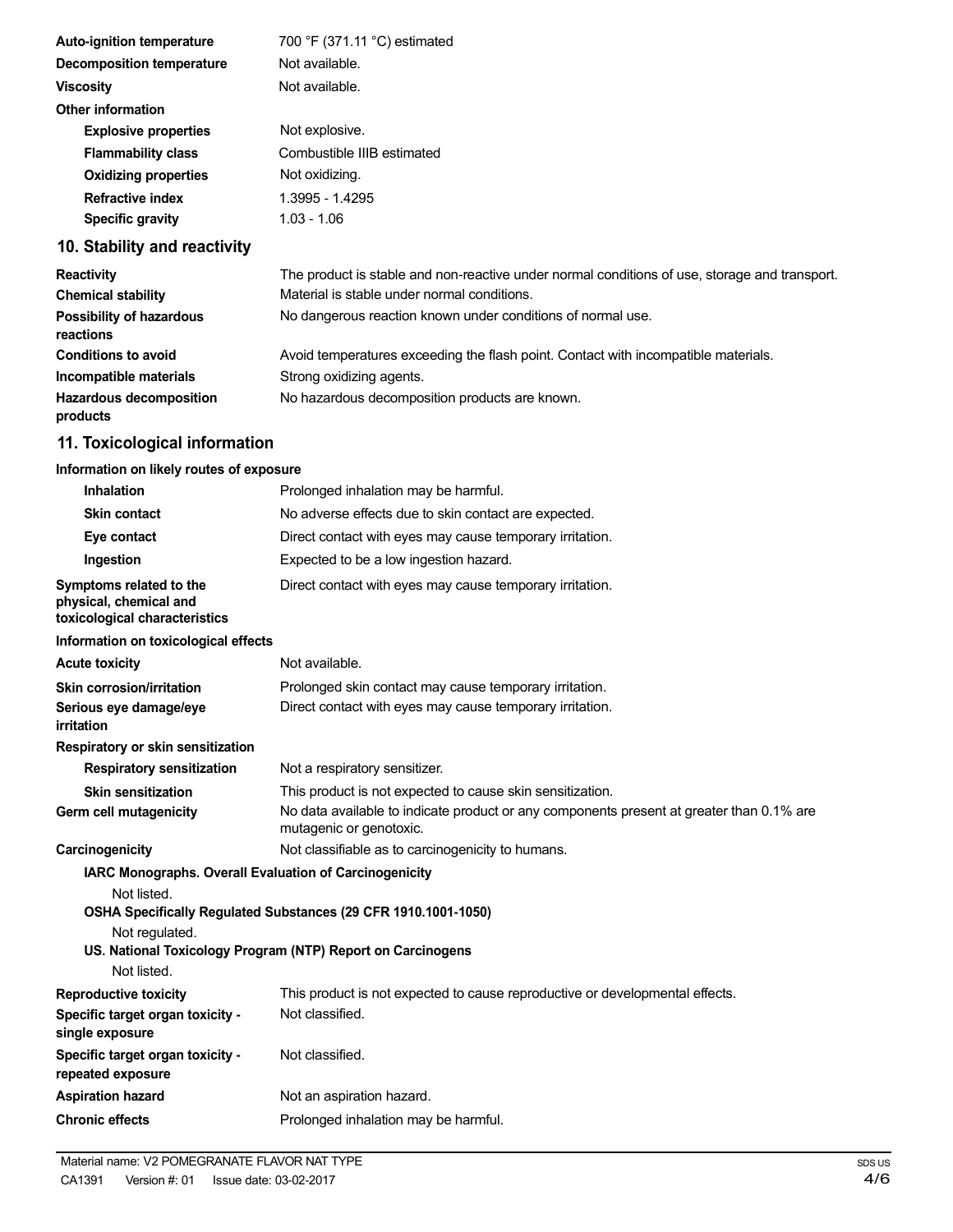#### **12. Ecological information**

| <b>Ecotoxicity</b> |  |
|--------------------|--|
|                    |  |

**Example The product is not classified as environmentally hazardous. However, this does not exclude the** possibility that large or frequent spills can have a harmful or damaging effect on the environment.

#### **Persistence and degradability Bioaccumulative potential**

| Partition coefficient n-octanol / water (log Kow) |                                                                                                                                                                                            |         |  |
|---------------------------------------------------|--------------------------------------------------------------------------------------------------------------------------------------------------------------------------------------------|---------|--|
| CITRIC ACID BLENDER NOP<br><b>NFI</b>             |                                                                                                                                                                                            | $-0.31$ |  |
| PROPYLENE GLYCOL                                  | NOM NFI                                                                                                                                                                                    | $-0.92$ |  |
| Mobility in soil                                  | No data available.                                                                                                                                                                         |         |  |
| Other adverse effects                             | No other adverse environmental effects (e.g. ozone depletion, photochemical ozone creation<br>potential, endocrine disruption, global warming potential) are expected from this component. |         |  |

#### **13. Disposal considerations**

| <b>Disposal instructions</b>             | Collect and reclaim or dispose in sealed containers at licensed waste disposal site.                                                                                                                                   |  |
|------------------------------------------|------------------------------------------------------------------------------------------------------------------------------------------------------------------------------------------------------------------------|--|
| <b>Local disposal regulations</b>        | Dispose in accordance with all applicable regulations.                                                                                                                                                                 |  |
| Hazardous waste code                     | The waste code should be assigned in discussion between the user, the producer and the waste<br>disposal company.                                                                                                      |  |
| Waste from residues / unused<br>products | Dispose of in accordance with local regulations. Empty containers or liners may retain some<br>product residues. This material and its container must be disposed of in a safe manner (see:<br>Disposal instructions). |  |
| Contaminated packaging                   | Since emptied containers may retain product residue, follow label warnings even after container is<br>emptied. Empty containers should be taken to an approved waste handling site for recycling or<br>disposal.       |  |

### **14. Transport information**

#### **DOT**

Not regulated as dangerous goods.

#### **IATA** Not regulated as dangerous goods.

**IMDG**

Not regulated as dangerous goods.

**Transport in bulk according to Annex II of MARPOL 73/78 and the IBC Code** Not established.

#### **15. Regulatory information**

**US federal regulations**

This product is not known to be a "Hazardous Chemical" as defined by the OSHA Hazard Communication Standard, 29 CFR 1910.1200.

#### **TSCA Section 12(b) Export Notification (40 CFR 707, Subpt. D)**

Not regulated.

**CERCLA Hazardous Substance List (40 CFR 302.4)**

Not listed.

**SARA 304 Emergency release notification**

Not regulated.

**OSHA Specifically Regulated Substances (29 CFR 1910.1001-1050)**

Not regulated.

# **Superfund Amendments and Reauthorization Act of 1986 (SARA)**

| <b>Hazard categories</b> | Immediate Hazard - No<br>Delayed Hazard - No<br>Fire Hazard - No<br>Pressure Hazard - No<br>Reactivity Hazard - No |
|--------------------------|--------------------------------------------------------------------------------------------------------------------|
|                          |                                                                                                                    |

#### **SARA 302 Extremely hazardous substance**

Not listed.

**SARA 311/312 Hazardous chemical SARA 313 (TRI reporting)** No

Not regulated.